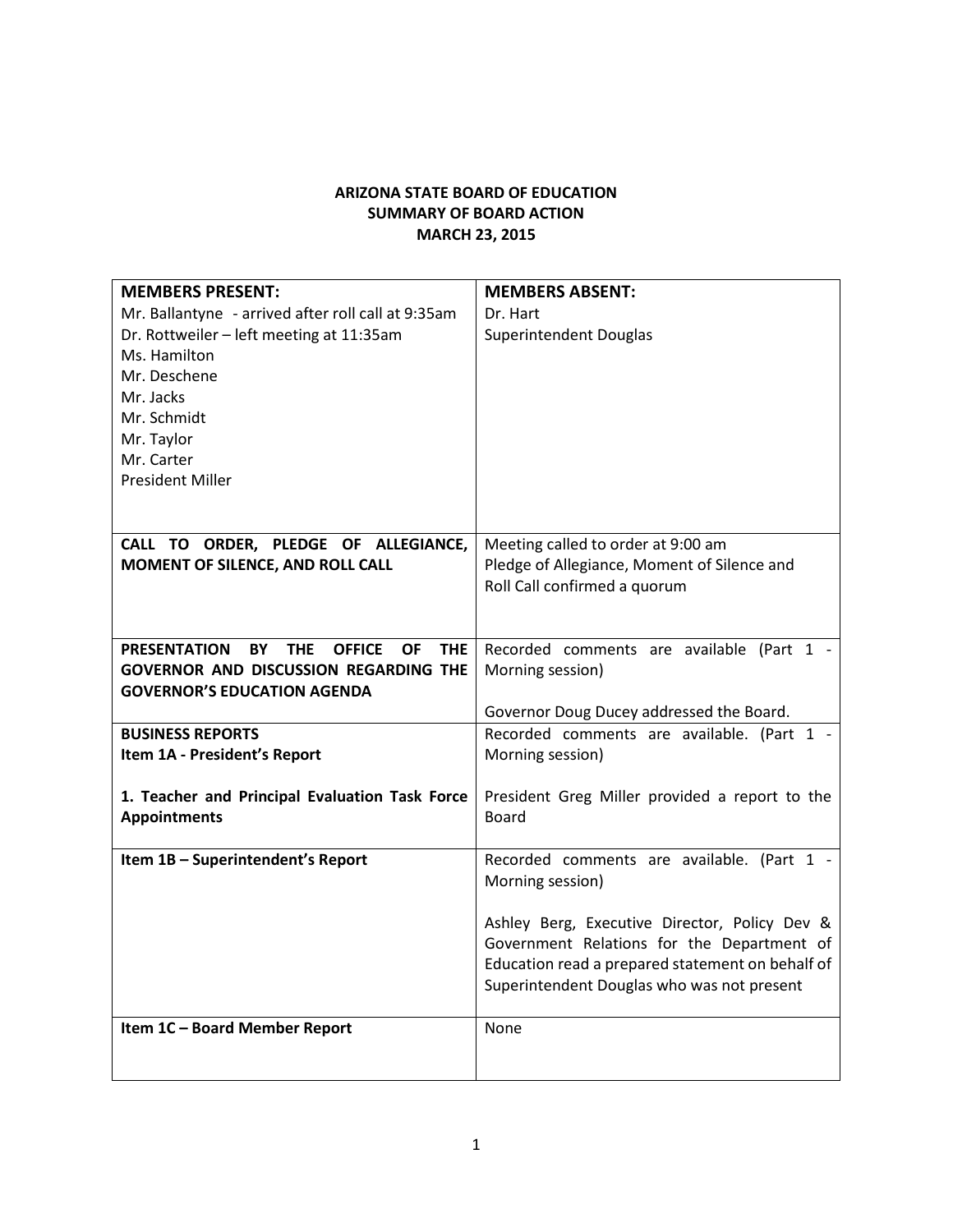| Item 1D - Executive Director's Report                             | Recorded comments are available. (Part 1 -       |
|-------------------------------------------------------------------|--------------------------------------------------|
|                                                                   | Morning session)                                 |
| 1. Update regarding Move On When Reading                          |                                                  |
| 2. Update regarding State Board of Education as                   | Executive Director, Christine Thompson provided  |
| a separate budget unit                                            | a report to the Board.                           |
| 3. Status of State Board of Education outstanding                 |                                                  |
| requests to or expected agenda items from the                     |                                                  |
| <b>Department of Education including:</b>                         |                                                  |
| (a) December 8, 2014 and January 26, 2015                         |                                                  |
| requests for presentation regarding the status of                 |                                                  |
| <b>Indian education</b>                                           |                                                  |
| (b) Arts standards revisions awaiting State                       |                                                  |
| Board of Education approval to open public                        |                                                  |
| review, pursuant to the May 19, 2014, State                       |                                                  |
| Board of Education adopted process for the                        |                                                  |
| development and adoption of academic content                      |                                                  |
| standards                                                         |                                                  |
| 4. Department of Education policy regarding staff                 |                                                  |
| presentations to the State Board of Education                     |                                                  |
|                                                                   |                                                  |
| Item 2. - CONSENT AGENDA                                          | Recorded comments are available. (Part 1 -       |
|                                                                   | Morning session)                                 |
| 2A. Consideration to approve Arizona State                        |                                                  |
| <b>Board of Education minutes for:</b>                            |                                                  |
|                                                                   |                                                  |
| 1. January 23, 2015 - Regular Meeting                             | <b>MOTION</b>                                    |
| 2. February 13, 2015 - Special Meeting                            | Mr. Carter made a motion to remove Item2A        |
| 3. February 13, 2015 - Executive Session                          | from the Consent Agenda and table the item until |
|                                                                   | April. Dr. Rottweiler seconded the motion.       |
| 2B. Consideration to approve the following                        | Motion passed unanimously.                       |
| contract abstracts:                                               |                                                  |
| <b>1.USDA Child Nutrition Programs</b>                            | <b>MOTION</b>                                    |
| 2. National School Lunch Program                                  | Dr. Rottweiler made a motion to approve Items    |
| 3.Cartwright School District Migrant Education                    | 2B through 2M on the consent agenda. Mr. Jacks   |
| Program                                                           | seconded the motion.                             |
| 4. Peoria Unified School District Student Artwork                 |                                                  |
| Competition                                                       | Motion passed unanimously.                       |
| 5. National Title I Distinguished School Awards                   |                                                  |
| 6. Migrant Education Summer School Program                        |                                                  |
| <b>Allocations</b>                                                |                                                  |
| 7. Mathematics and Science Partnership Program                    |                                                  |
|                                                                   |                                                  |
| 2C. Consideration to approve transfer of funds                    |                                                  |
| from Governor's Commission on Service and                         |                                                  |
| Volunteerism to the Arizona Department of                         |                                                  |
| Education for payment related to AmeriCorps                       |                                                  |
| Vista Volunteer Placement Program, pursuant to<br>A.R.S. § 15-204 |                                                  |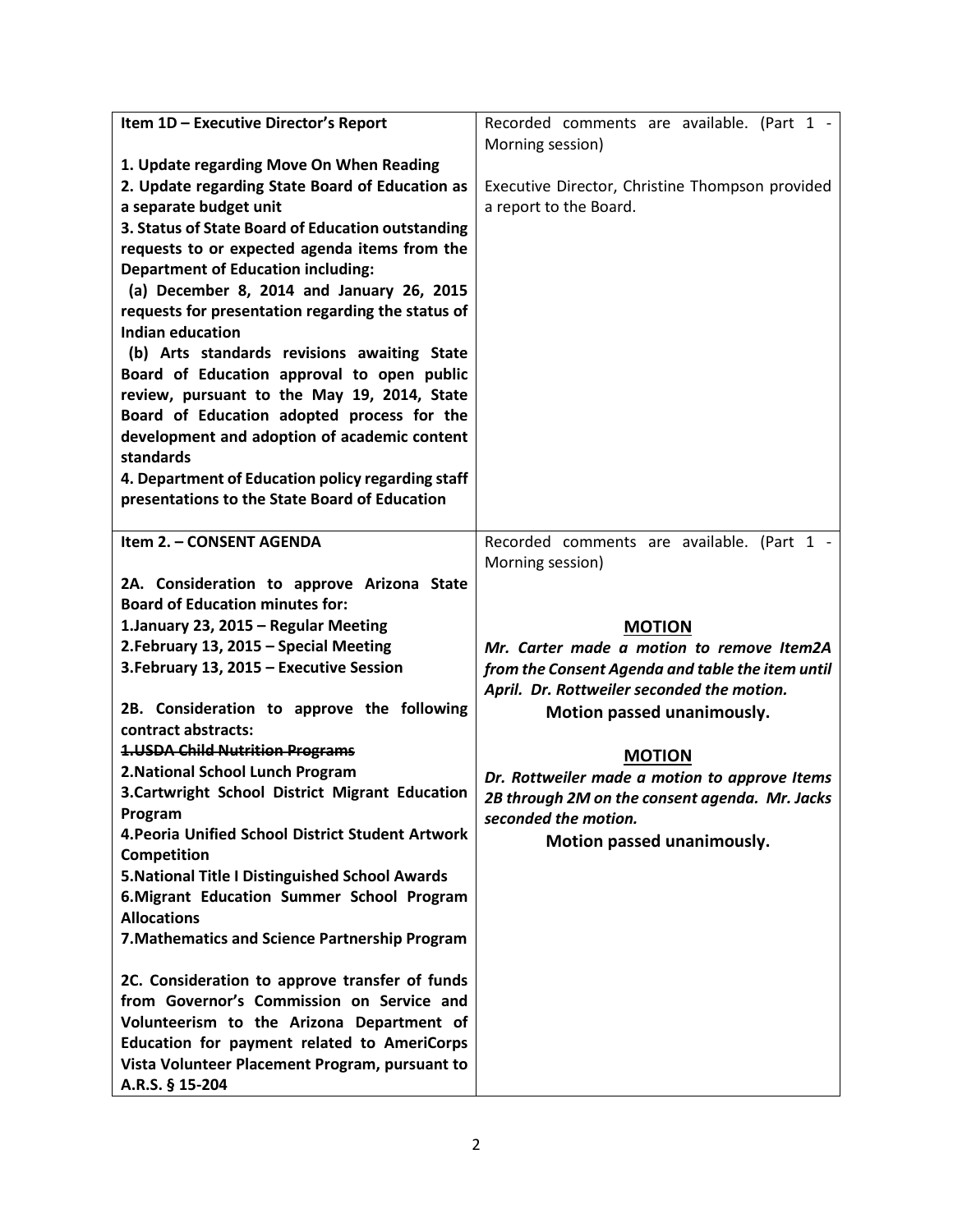**2D. Consideration to approve additional monies for teacher compensation for Fiscal Year 2015- 2016 to districts that have submitted Statements of Assurance, pursuant to A.R.S. § 15-952 and A.R.S. § 15-537**

**2E. Consideration to accept voluntary surrender of the teaching certificates held by the following: 1.Bert Ford 2.William Franklin Poulson**

**2F. Consideration to permanently revoke any and all teaching certificates held by for following, pursuant to A.R.S. § 15-550: 1.Kyle Curtis Deberry 2.David Gerald Depuydt**

**2G. Consideration to approve the Interagency Service Agreement between the Arizona Department of Health Services and the Arizona Department of Education (ADE) pursuant to A.R.S. § 35-148(A) for coordinated administration of the Youth Risk Behavior Survey (YRBS) and the Youth Tobacco Survey (YTS)**

**2H. Consideration to approve capital transportation adjustments for small school districts, pursuant to A.R.S. § 15-963**

**2I. Consideration to approve the extension of the Arizona Carl D. Perkins Grant FY 2016**

**2J. Consideration to approve the Move on When Reading (MOWR) LEA literacy plans which have been reviewed for release of K-3 Reading Base Support funds** 

**2K. Consideration to accept and approve Special Education Advisory Panel (SEAP) Annual Report for FY 2013-2014**

**2L. Consideration to approve receipt of \$100,000 for the Enhanced Assessment Grant and authorize expenditures in accordance with the terms of the award**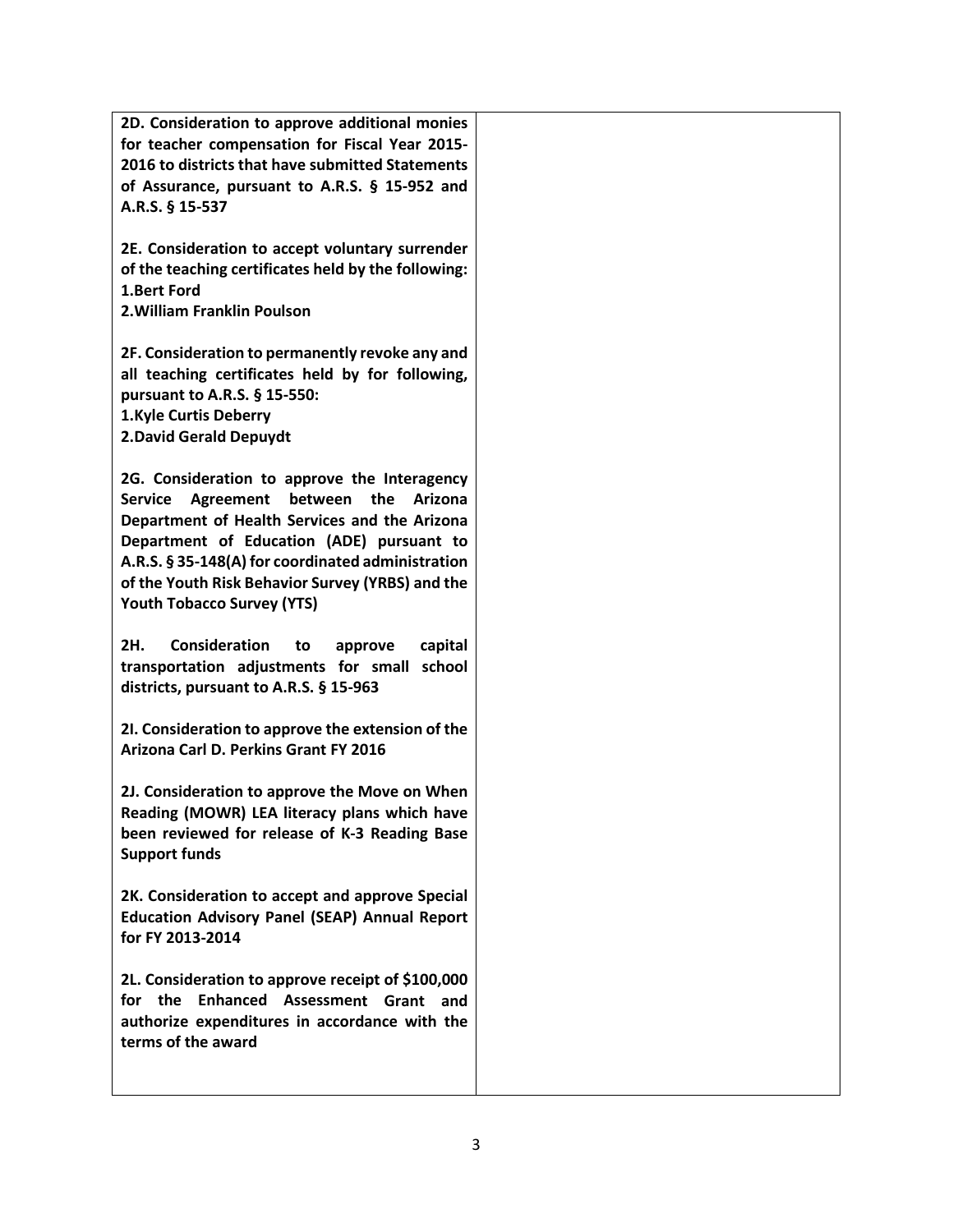| 2M. Consideration to approve the appointment<br>of Brett W. Johnson of Snell & Wilmer to provide<br>legal services for Arizona State Board of<br>Education (Board) employees Christine M.<br>Thompson and Sabrina Vazquez in connection<br>with the dispute regarding the Department of<br>Education's authority over Board employees,<br>including the issue of who may terminate Board<br>employees, in accordance with the terms of<br>appointment as outlined by the Office of the<br><b>Attorney General.</b><br>Item 3. CALL TO THE PUBLIC | Recorded comments are available. (Part 1 -                                                                                                                                                                                                                                                                                                                                                                                                                                                          |
|--------------------------------------------------------------------------------------------------------------------------------------------------------------------------------------------------------------------------------------------------------------------------------------------------------------------------------------------------------------------------------------------------------------------------------------------------------------------------------------------------------------------------------------------------|-----------------------------------------------------------------------------------------------------------------------------------------------------------------------------------------------------------------------------------------------------------------------------------------------------------------------------------------------------------------------------------------------------------------------------------------------------------------------------------------------------|
|                                                                                                                                                                                                                                                                                                                                                                                                                                                                                                                                                  | Morning session)                                                                                                                                                                                                                                                                                                                                                                                                                                                                                    |
| This is the time for the public to comment.<br>Members of the Board may not discuss items that<br>are not specifically identified on the agenda.<br>Therefore, pursuant to A.R.S. 38-431.01(H),<br>action taken as a result of public comment will be<br>limited to directing staff to study the matter,<br>responding to any criticism or scheduling the<br>matter for further consideration and decision at<br>a later date.                                                                                                                   | The following members of the public spoke during<br>Call to the Public:<br>1. Laura Leighton, What is being taught in schools<br>2. Janice Palmer, Representing the Arizona School<br>Boards Association, multiple topics<br>3. Alice Novoa, Ethnic Studies<br>4. Victoria Brand, Principal, Elfrida Elementary<br>School, Support for College and Career Ready<br><b>Standards</b><br>5. Mark Del Maestro, Lessons of war<br>6. Becky Hill, Representing Arizona State Chamber,<br>multiple topics |
| Item 4. GENERAL SESSION                                                                                                                                                                                                                                                                                                                                                                                                                                                                                                                          | Recorded comments are available.<br>(Part $1 -$                                                                                                                                                                                                                                                                                                                                                                                                                                                     |
| 4A. Presentation and discussion regarding<br>legislative affairs. The Board may take action to<br>support, oppose or remain neutral on specific<br>legislative proposals                                                                                                                                                                                                                                                                                                                                                                         | Morning session)<br>Susie Cannata, Lobbyist for the State Board of<br>Education presented this item to the Board.<br>Presentation Only. No action required.                                                                                                                                                                                                                                                                                                                                         |
|                                                                                                                                                                                                                                                                                                                                                                                                                                                                                                                                                  |                                                                                                                                                                                                                                                                                                                                                                                                                                                                                                     |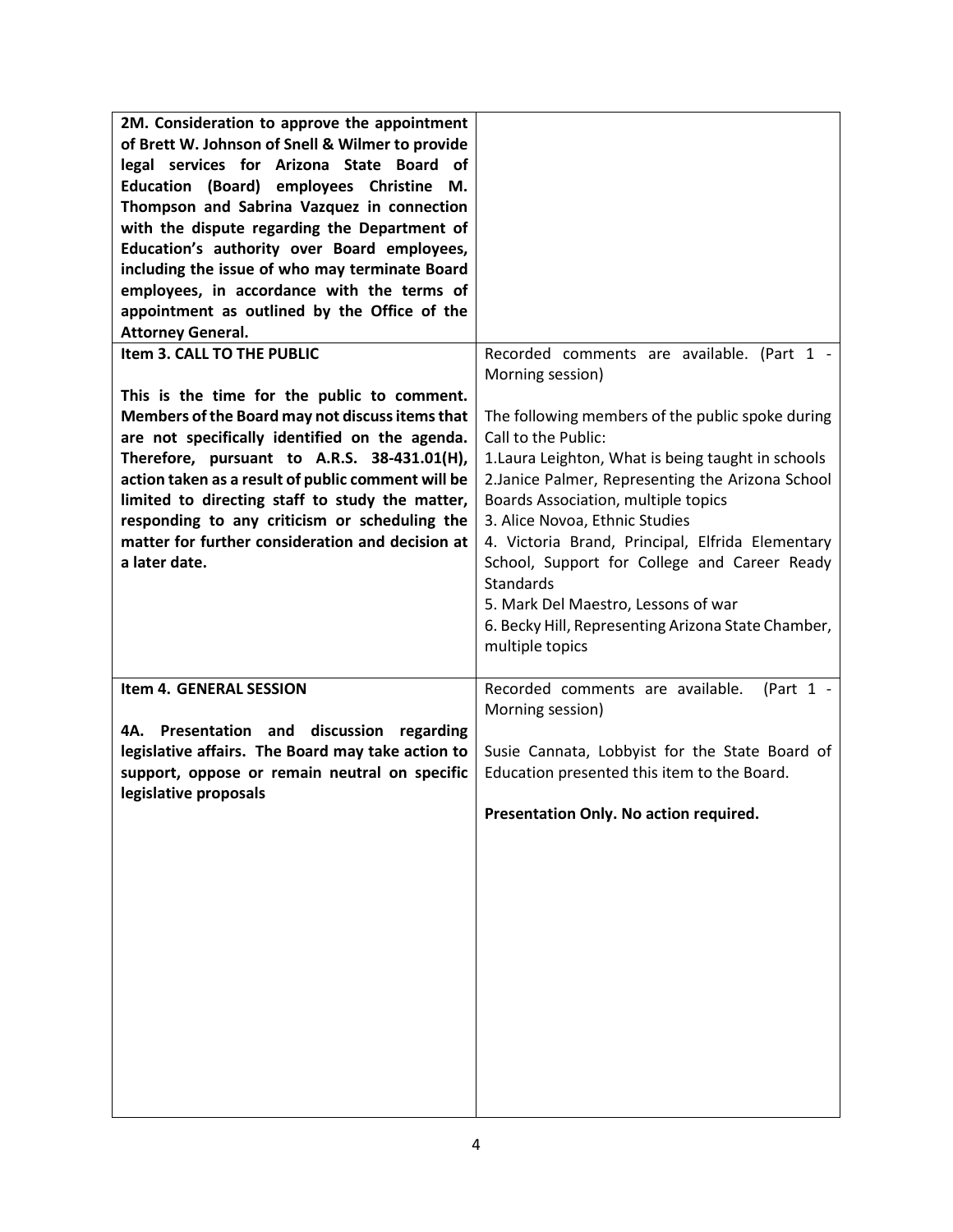| Presentation and discussion regarding<br>4B.<br>AzMERIT implementation, timeline for the<br>approval of AzMERIT standard setting, and<br>of<br>consideration<br>the<br>proposed<br><b>AzMERIT</b><br>performance level names and policy level<br>descriptors | Recorded comments are available.<br>(Part $1 -$<br>Morning session)<br>Irene Hunting, Deputy Associate Superintendent,<br>Assessment, addressed questions by the Board.<br>The following members of the public spoke during<br>Call to the Public for this item:<br>John Kain, Instructional Tech Coordinator for the<br>Phoenix Elementary School District #1<br><b>ACTION</b><br><b>TAKEN</b><br><b>BOARD.</b><br>NO.<br>BY<br><b>THE</b><br><b>CONSIDERATION</b><br><b>LEVEL</b><br><b>OF</b><br><b>PERFORMANCE</b><br>NAMES AND DESCRIPTORS WAS TABLED UNTIL |
|--------------------------------------------------------------------------------------------------------------------------------------------------------------------------------------------------------------------------------------------------------------|------------------------------------------------------------------------------------------------------------------------------------------------------------------------------------------------------------------------------------------------------------------------------------------------------------------------------------------------------------------------------------------------------------------------------------------------------------------------------------------------------------------------------------------------------------------|
|                                                                                                                                                                                                                                                              | THE APRIL MEETING AT THE DESCRETION OF THE<br><b>BOARD PRESIDENT</b>                                                                                                                                                                                                                                                                                                                                                                                                                                                                                             |
| 4C. Presentation and discussion regarding the<br>Arizona High School Equivalency Assessment and                                                                                                                                                              | Recorded comments are available. (Part 1,<br>Morning session)                                                                                                                                                                                                                                                                                                                                                                                                                                                                                                    |
| consideration to issue a Request for Information<br>(RFI) regarding additional assessments                                                                                                                                                                   | Cheryl Hart, State Director of Adult Education,<br>addressed questions by the Board.                                                                                                                                                                                                                                                                                                                                                                                                                                                                             |
|                                                                                                                                                                                                                                                              | <b>MOTION</b><br>Dr. Rottweiler made the motion to direct the<br>Arizona Department of Education to issue a<br>Request for Information to gather marketplace<br>information on rigorous High School Equivalency<br>assessments that are aligned to the Arizona<br>Standards. Mr. Carter seconded the motion.<br>Motion passed unanimously.                                                                                                                                                                                                                       |
| 4D. Presentation, discussion and consideration<br>school<br>accountability<br>regarding<br>state<br>determinations, including:                                                                                                                               | Recorded comments are available. (Part 1,<br>Morning session and Part 2, Afternoon session)                                                                                                                                                                                                                                                                                                                                                                                                                                                                      |
| 2013-2014 accountability determinations,<br>1.<br>pursuant to A.R.S. § 15-241, for schools providing<br>Arizona Online Instruction (AOI) and schools with<br>insufficient data                                                                               | Item D1 was presented by Dr. Yovhane Metcalfe,<br>Chief Accountability Officer for the Department of<br>Education.                                                                                                                                                                                                                                                                                                                                                                                                                                               |
|                                                                                                                                                                                                                                                              | The following members of the public spoke during<br>this item:                                                                                                                                                                                                                                                                                                                                                                                                                                                                                                   |
|                                                                                                                                                                                                                                                              | Jennifer Johnson, School Counselor for Arizona<br><b>Connections Academy</b>                                                                                                                                                                                                                                                                                                                                                                                                                                                                                     |
|                                                                                                                                                                                                                                                              | Ildi Laczko-Kerr, Vice President of Academics for<br>the Arizona Charter Association                                                                                                                                                                                                                                                                                                                                                                                                                                                                             |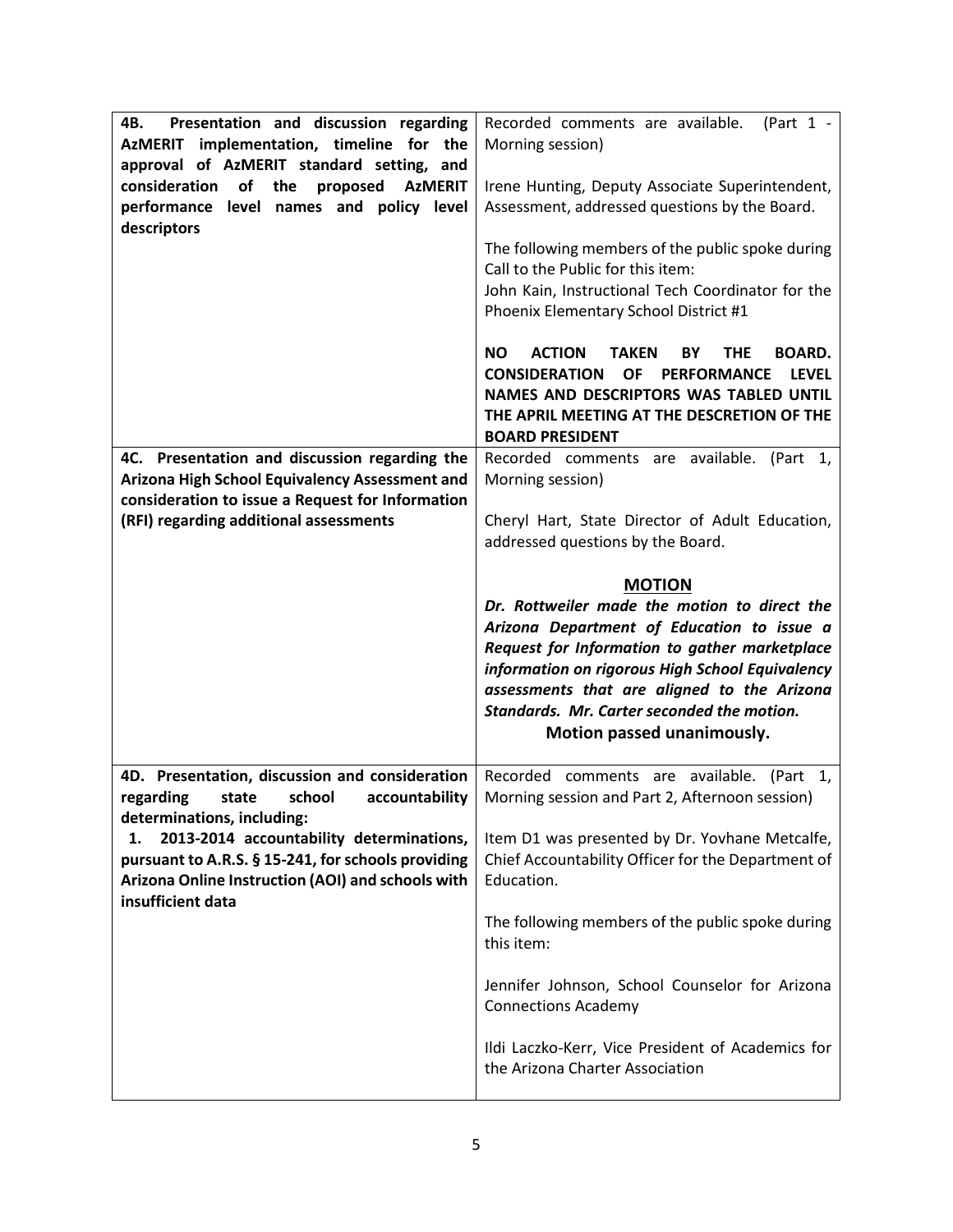|                                                                                                      | <b>MOTION</b>                                      |
|------------------------------------------------------------------------------------------------------|----------------------------------------------------|
|                                                                                                      | Mr. Ballantyne made a motion to adopt and          |
|                                                                                                      | implement<br>the<br>proposed<br>2013-2014          |
|                                                                                                      | determinations<br>accountability<br>schools<br>for |
|                                                                                                      | providing Arizona Online Instruction and school    |
|                                                                                                      | with insufficient data. Mr. Schmidt seconded the   |
|                                                                                                      | motion.                                            |
|                                                                                                      | Motion passed unanimously.                         |
|                                                                                                      | MEETING RECESSED AT 11:50AM                        |
|                                                                                                      | RECONVENED AT 1:00 PM                              |
|                                                                                                      |                                                    |
| 2. Proposed accountability criteria to identify                                                      | Recorded comments are available. (Part<br>-2.      |
| schools and school districts for school years 2014-                                                  | Afternoon session)                                 |
| 2015 and 2015-2016 that demonstrate a below                                                          |                                                    |
| average level of performance, as contemplated in                                                     | ITEM D2 WAS A PRESENTATION ONLY.<br><b>NO</b>      |
| <b>SB1289</b>                                                                                        | ACTION BY THE BOARD WAS REQUIRED.                  |
| 4E. Presentation, discussion and consideration                                                       | Recorded comments are available. (Part 2,          |
| determine<br>noncompliance<br>with<br>laws<br>to                                                     | Afternoon session)                                 |
| applicable to English language learners, pursuant<br>to A.R.S. § 15-756.08 (J) for Tuba City Unified | Leslie Cooper, Education Unit Chief Counsel for    |
| <b>School District</b>                                                                               | the Arizona Attorney General's Office, presented   |
|                                                                                                      | the item.                                          |
|                                                                                                      |                                                    |
|                                                                                                      | Dr. Harold Begay, Superintendent for Tuba City     |
|                                                                                                      | Unified School District spoke to the Board.        |
|                                                                                                      |                                                    |
|                                                                                                      | Kelly Koenig, Deputy Associate Superintendent for  |
|                                                                                                      | the Department of Education, Title III - OELAS,    |
|                                                                                                      | answered questions from the Board.                 |
|                                                                                                      | <b>MOTION</b>                                      |
|                                                                                                      | Member Ballantyne made a motion to table this      |
|                                                                                                      | item until April. Member Taylor seconded the       |
|                                                                                                      | motion.                                            |
|                                                                                                      | Motion passed unanimously.                         |
|                                                                                                      |                                                    |
|                                                                                                      |                                                    |
|                                                                                                      |                                                    |
|                                                                                                      |                                                    |
|                                                                                                      |                                                    |
|                                                                                                      |                                                    |
|                                                                                                      |                                                    |
|                                                                                                      |                                                    |
|                                                                                                      |                                                    |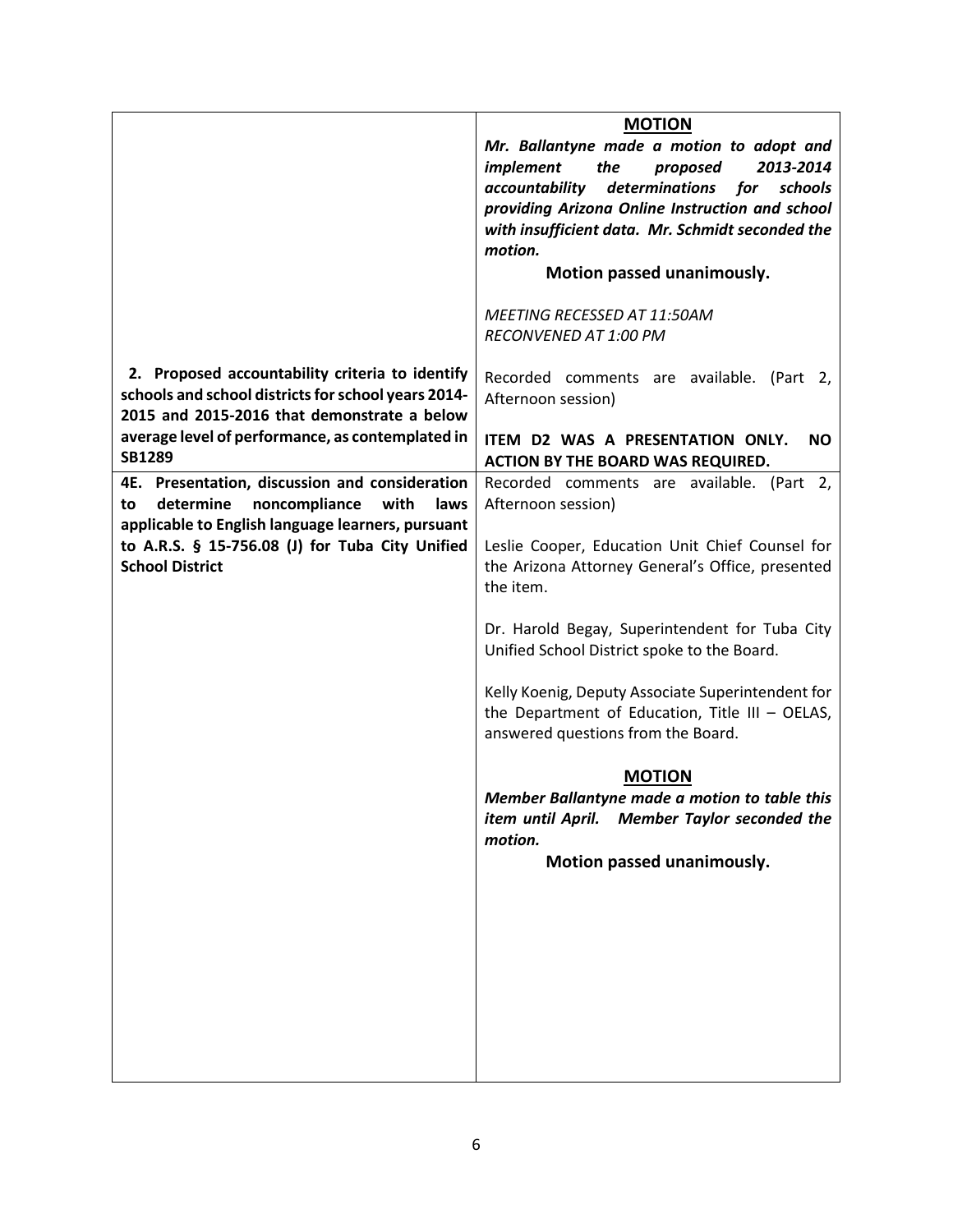| 4F. Presentation, discussion and consideration to<br>approve the participation of the following school<br>accounting responsibility<br>districts<br>in<br>the<br>program, pursuant to A.R.S. § 15-914.01:<br>1. Somerton Elementary School District<br>2. Casa Grande Union High School District<br>3. Toltec Elementary School District                                                                                    | Recorded comments are available. (Part 2,<br>Afternoon session)<br>F1.Somerton Elementary School District<br><b>MOTION</b><br>Member Carter made a motion to approve the<br>application of Somerton Elementary School<br>District to assume accounting responsibility<br>A.R.S. § 15-914.01. Member Ballantyne seconded<br>the motion.<br>Motion passed unanimously.<br>F2. Casa Grande Union High School District                                                                                                                                                  |
|-----------------------------------------------------------------------------------------------------------------------------------------------------------------------------------------------------------------------------------------------------------------------------------------------------------------------------------------------------------------------------------------------------------------------------|---------------------------------------------------------------------------------------------------------------------------------------------------------------------------------------------------------------------------------------------------------------------------------------------------------------------------------------------------------------------------------------------------------------------------------------------------------------------------------------------------------------------------------------------------------------------|
|                                                                                                                                                                                                                                                                                                                                                                                                                             | F3. Toltec Elementary School District<br>Shari<br>Superintendent,<br>Ms.<br>Zara, Deputy<br>Operations for the Arizona Department of<br>Education addressed the Board and relayed the<br>concerns of the Pinal County Superintendent's<br>office as they were unable to attend.<br>Dr. Bryan McCleney, Superintendent of Toltec<br>School District spoke to the Board.<br><b>MOTION</b><br>Member Ballantyne made a motion to table the<br>Items F2 and F3 until the May Board meeting.<br><b>Member Taylor seconded that motion.</b><br>Motion passed unanimously. |
| 4G. Presentation, discussion and consideration to<br>approve the recommendation of the Chief<br>Procurement Officer to award the contract for a<br>new assessment tool for Early Childhood<br>Education. Pursuant to A.R.S. § 38-431.03(A)(2)<br>and (3), the Board may vote to convene in<br>session<br>review<br>confidential<br>executive<br>to<br>information and/or for discussion or consultation<br>for legal advice | Recorded comments are available. (Part 2,<br>Afternoon session)<br>Patty Clark, Chief Procurement Officer for the<br>Department of Education, presented the item.<br><b>MOTION</b><br>Member Ballantyne made a motion to agree with<br>the recommendation of the chief procurement<br>officer to award a contract to Teaching<br>Strategies, LLC for a new assessment tool for<br><b>Early Childhood Education.</b><br>Member Jacks<br>seconded the motion.<br>Motion passed unanimously.                                                                           |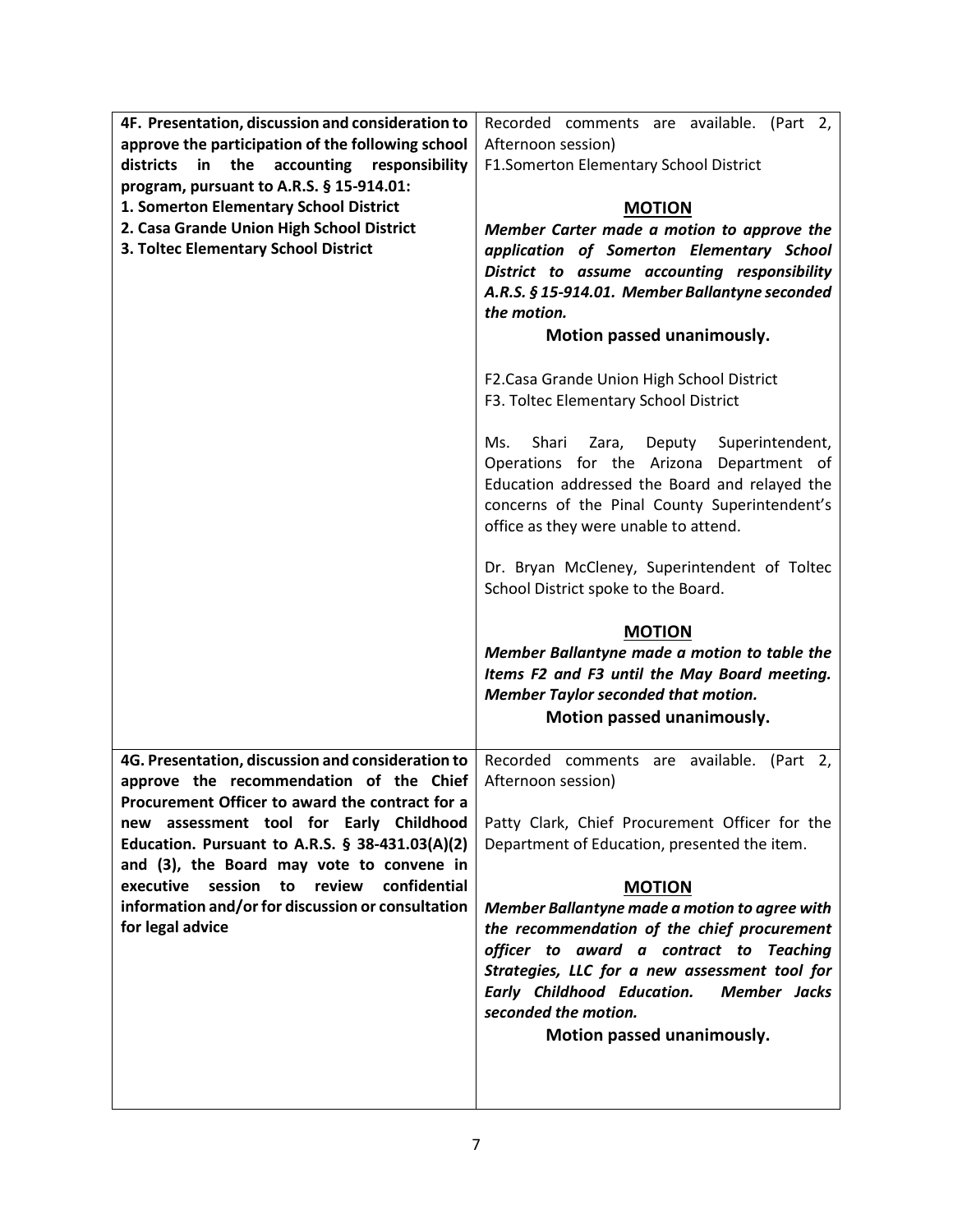| 4H. Presentation, discussion and consideration<br>to initiate rulemaking procedures for proposed<br>amendments to Board rules R7-2-616 and R7-2-<br>621 regarding reciprocal certificates | Recorded comments are available. (Part 2,<br>Afternoon session)<br>Kasey Ohrns, Director of Certification Operations<br>Procedures with the<br>Department<br>and<br>of<br>Education, addressed the Board.                                                                                                                                                 |
|-------------------------------------------------------------------------------------------------------------------------------------------------------------------------------------------|-----------------------------------------------------------------------------------------------------------------------------------------------------------------------------------------------------------------------------------------------------------------------------------------------------------------------------------------------------------|
|                                                                                                                                                                                           | <b>MOTION</b>                                                                                                                                                                                                                                                                                                                                             |
|                                                                                                                                                                                           | Member Carter made a motion to initiate<br>rulemaking<br>procedures<br>for<br>proposed<br>amendments to rules R7-2-616 and R7-2-621<br>regarding reciprocal certificates. Member Taylor<br>seconded the motion.                                                                                                                                           |
|                                                                                                                                                                                           | Motion passed unanimously.                                                                                                                                                                                                                                                                                                                                |
| 41. Presentation, discussion and consideration to<br>initiate rulemaking procedures for proposed<br>amendments to Board rule R7-2-615 regarding                                           | Recorded comments are available. (Part 2,<br>Afternoon session)                                                                                                                                                                                                                                                                                           |
| Bilingual Endorsements, English as a Second<br>Language (ESL) Endorsements, and Structured<br><b>English Immersion (SEI) Endorsements</b>                                                 | Kasey Ohrns, Director of Certification Operations<br>Procedures with the<br>Department<br>and<br>of<br>Education, addressed the Board.                                                                                                                                                                                                                    |
|                                                                                                                                                                                           | <b>MOTION</b>                                                                                                                                                                                                                                                                                                                                             |
|                                                                                                                                                                                           | Member Carter made a motion to initiate<br>rulemaking<br>procedures<br>for<br>proposed<br>amendments to rule R7-2-615 regarding Bilingual<br>Endorsements, English as a Second Language<br><b>Endorsements, and Structured English Immersion</b><br><b>Endorsements. Member Ballantyne seconded the</b><br>motion.<br>Motion passed unanimously.          |
| 4J. Presentation, discussion and consideration to                                                                                                                                         | Recorded comments are available.<br>(Part 2, 2)                                                                                                                                                                                                                                                                                                           |
| initiate rulemaking procedures for proposed<br>amendments to Board rule R7-2-615 regarding<br><b>Early Childhood Endorsement</b>                                                          | Afternoon session)<br>Kasey Ohrns, Director of Certification Operations<br>and Procedures with the Department of<br>Education, addressed the Board.<br><b>MOTION</b><br>Member Carter made a motion to initiate<br>rulemaking<br>procedures<br>for<br>proposed<br>amendments to rule R7-2-615 regarding Early<br>Childhood Endorsement. Member Ballantyne |
|                                                                                                                                                                                           | seconded the motion.<br>Motion passed unanimously.                                                                                                                                                                                                                                                                                                        |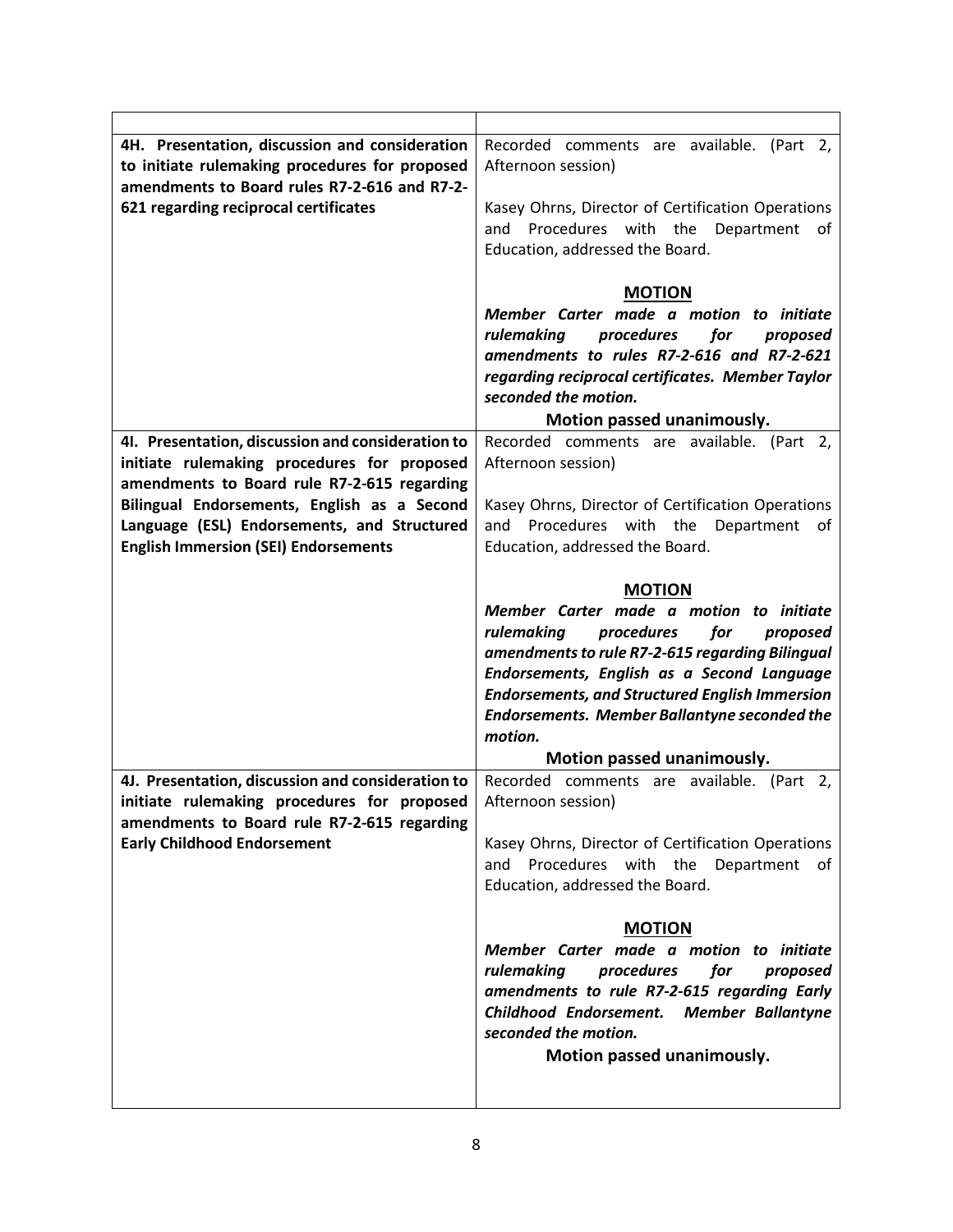| 4K. Presentation, discussion and consideration to   | Recorded comments are available. (Part 2,                                                       |
|-----------------------------------------------------|-------------------------------------------------------------------------------------------------|
| approve and authorize the agreement between         | Afternoon session)                                                                              |
| the Department of Education and the U.S.            |                                                                                                 |
| Department of Agriculture to operate the Child      | Nick Dunford, Deputy Associate Superintendent                                                   |
| Nutrition Programs (National School Lunch,          | for the Health and Nutrition Department, with the                                               |
| School Breakfast, Special Milk, USDA Foods, Child   | Department of Education, answered questioned                                                    |
| and Adult Care Food Program, Summer Food            | from the Board.                                                                                 |
| Service Program) in accordance with the             |                                                                                                 |
| federally stipulated reimbursement formulas and     | <b>MOTION</b>                                                                                   |
| other USDA and Federal regulations, pursuant to     | Member Ballantyne made a motion to approve                                                      |
| ARS § 15-1152 and 1153.                             | and authorize of the agreement between the                                                      |
|                                                     | Department of Education<br>the<br>and<br>U.S.                                                   |
|                                                     | Department of Agriculture to operate the Child                                                  |
|                                                     | Nutrition Programs pursuant to ARS § 15-1152                                                    |
|                                                     | and ARS § 15-1153. Member Carter seconded the                                                   |
|                                                     | motion.                                                                                         |
|                                                     | Motion passed unanimously.                                                                      |
| 4L. Board comments and future meeting dates.        | Recorded comments are available. (Part 2,                                                       |
| The executive director, presiding officer or a      | Afternoon session)                                                                              |
| member of the Board may present a brief             |                                                                                                 |
| summary of current events pursuant to A.R.S. §      | Member Ballantyne stated his concern about                                                      |
| 38-431.02(K), and may discuss future meeting        | the Department's policy which denies staff                                                      |
| dates and direct staff to place matters on a future | presentations being made to the State Board of                                                  |
| agenda. The Board will not discuss or take action   | Education. The Board cannot effectively do its job                                              |
| on any current event summary                        | without valuable presentations and knowledge<br>from the Department of Education. If necessary, |
|                                                     | at its April meeting, the Board should discuss                                                  |
|                                                     | adoption of a policy to ensure items requesting                                                 |
|                                                     | Board action are accompanied by a presentation.                                                 |
|                                                     | Member Hamilton asked for an update from                                                        |
|                                                     | the Department of Education regarding Teacher                                                   |
|                                                     | Retention Task Force.                                                                           |
|                                                     | Member Carter requested a presentation on                                                       |
|                                                     | the process for reviewing standards.                                                            |
|                                                     | Members Jacks was hopeful that the good                                                         |
|                                                     | working relationship that has been enjoyed for                                                  |
|                                                     | years between the Board, its committees and task                                                |
|                                                     | forces, and the Department of Education will                                                    |
|                                                     | continue.                                                                                       |
|                                                     | President Miller stated that the Department of                                                  |
|                                                     | Education is expected to support the work of the                                                |
|                                                     | Board and its committees and task forces, as                                                    |
|                                                     | outlined in the Board's rules and policies, and                                                 |
|                                                     | there was no reason to believe that the                                                         |
|                                                     | Department would not do so.                                                                     |
|                                                     |                                                                                                 |
|                                                     |                                                                                                 |